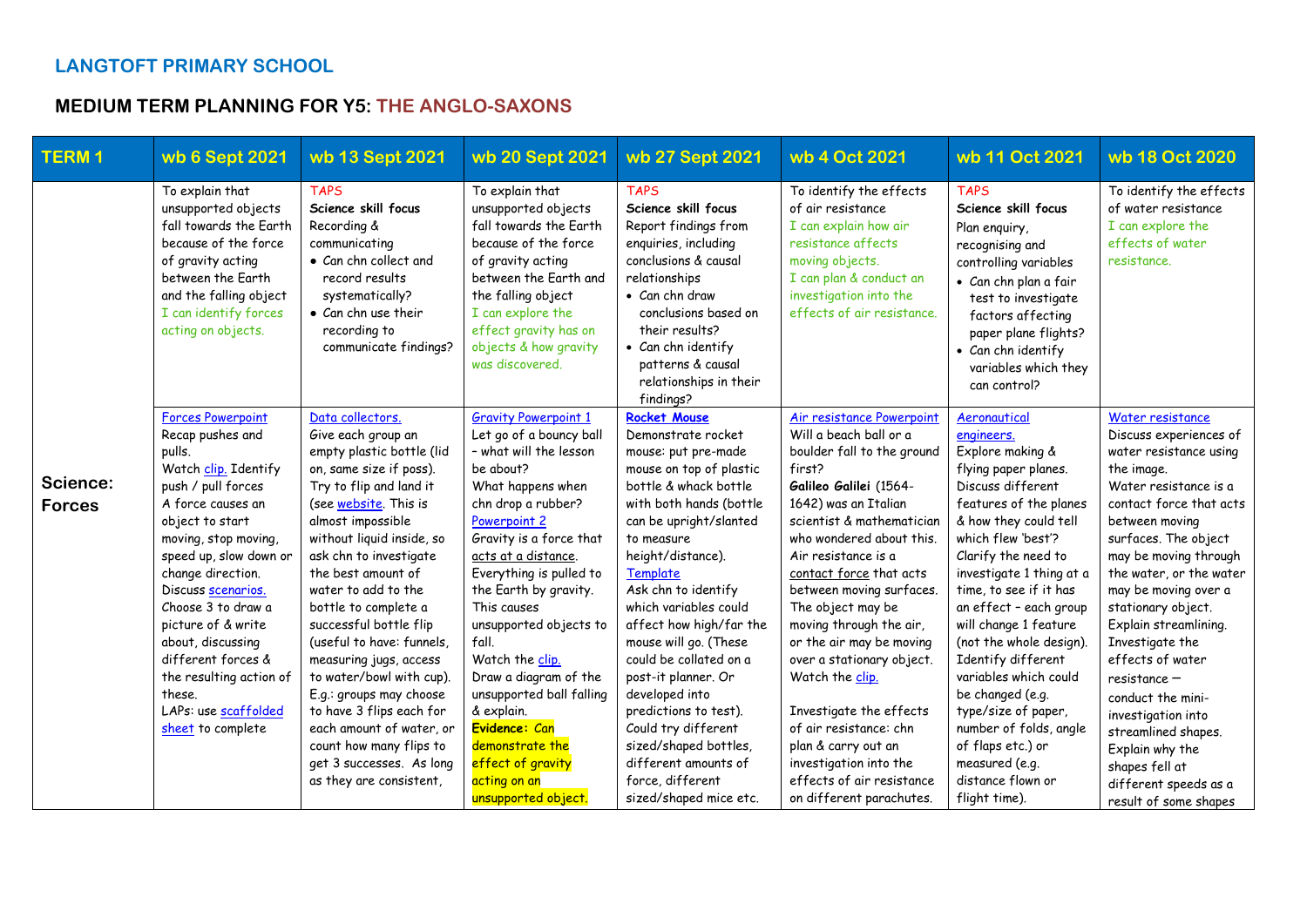| any method can provide          | Isaac Newton - Read       | Consider how to measure   | Conclude in the form of a | Use post-it planning    | being more streamlined    |
|---------------------------------|---------------------------|---------------------------|---------------------------|-------------------------|---------------------------|
| results.                        | the Newton and            | how far the mouse goes.   | report on the             | boards to plan a fair   | than others.              |
| Record findings, so             | <b>Gravity Fact Sheet</b> | Ask pairs/small groups    | differentiated Super      | test.                   |                           |
| results can be compared.        | about his life and his    | to select a variable to   | <b>Skydiving</b>          | Ask pupils to show      | Complete the boat race    |
|                                 | theory. Then create       | investigate: when we      | Report Activity Sheet.    | you/explain to you how  | challenge using junk      |
| LAPs: Explain their first       | fact file using the       | change x, what will       | Evidence:                 | they will be keeping    | modelling. Then time      |
| result and how they will        | question prompts and      | happen to y?              | • Can give examples of    | their test as fair as   | how long it takes each    |
| record it. A simpler            | example (see              | Pause to discuss          | air resistance            | possible (this can be   | boat to cross the         |
| investigation is to             | Notebook).                | testing/measuring         | • Can give examples of    | done at the beginning   | water tray.               |
| compare different               |                           | methods as required. Can  | when it is beneficial to  | and during the          | Conclude - complete       |
| surfaces.                       | Extension: ICT: Use       | record results as a       | have air resistance       | investigation, enabling | the differentiated        |
| <b>Extension:</b> Calculate the | Morpho to showcase        | group.                    | • Can explain the results | more children to        | <b>Boat Race Activity</b> |
| proportion/percentage           | learning.                 | Discuss & draw            | of their investigations   | explain/show you).      | Sheet by drawing &        |
| of bottle filled. Is            |                           | conclusions eg individual | in terms of the force,    | Discuss how to carry    | labelling their design &  |
| there a pattern? Does           |                           | post-it: We found I       | showing a good            | out the investigation   | making a prediction for   |
| this pattern apply to           |                           | think this is because     | understanding that as     | safely (e.g. throw in   | how well their boat will  |
| other shaped bottles?           |                           |                           | the object tries to       | one direction, name     | move through the          |
|                                 |                           | LAPs: could provide       | move through the air      | planes).                | water.                    |
| Questions to support:           |                           | pattern structure:        | or across the surface     | Carry out tests and     | Evidence:                 |
| • What variables will           |                           | The-er the bottle.        | the particles in the air  | discuss outcomes for    | • Can give examples of    |
| affect the way you              |                           | the-er it goes.           | or on the surface slow    | different plane         | water resistance          |
| flip? How can you try           |                           | Extension: challenge      | it down.                  | features.               | • Can give examples of    |
| to keep the style of            |                           | children to make their    |                           |                         | when it is beneficial     |
| flip similar, so that           |                           | measurements more         |                           | LAPs: Provide a plane   | to have water             |
| you are just focusing           |                           | accurate.                 |                           | template & discuss      | resistance.               |
| on the water?                   |                           |                           |                           | what could be changed   | • Can explain the         |
| · Will everyone flip or         |                           | Questions to support:     |                           | about that design.      | results of their          |
| just the group's best           |                           | • What did you find       |                           | Extension: Which        | investigations in         |
| 'flipper'? (Focus is on         |                           | out?                      |                           | variables will be       | terms of the force,       |
| recording rather than           |                           | • What difference do      |                           | easier/harder to        | showing a good            |
| variables, so it is ok to       |                           | you think the size of     |                           | control?                | understanding that        |
| take turns to flip).            |                           | the bottle/ mouse etc     |                           |                         | as the object tries       |
| • How many goes should          |                           | made?                     |                           | Questions to support:   | to move through the       |
| each person have with           |                           | • Have you found any      |                           | • What is your          | water or across the       |
| each amount of water?           |                           | patterns in your          |                           | question?               | surface the particles     |
| • How will you record           |                           | results?                  |                           | • How will you          | in the water or on        |
| your results?                   |                           | • Why do you think that   |                           | investigate this?       | the surface slow it       |
| · Can you use your              |                           | happened?                 |                           | • How will you keep     | down.                     |
| results to explain              |                           | • What else do you think  |                           | your test fair?         |                           |
| what you have found             |                           | affected how far the      |                           | • What will you         |                           |
| so far?                         |                           | mouse went?               |                           | change?                 |                           |
|                                 |                           |                           |                           |                         |                           |
|                                 |                           | • How did you know        |                           | • What will you         |                           |
|                                 |                           | which went furthest?      |                           | measure?                |                           |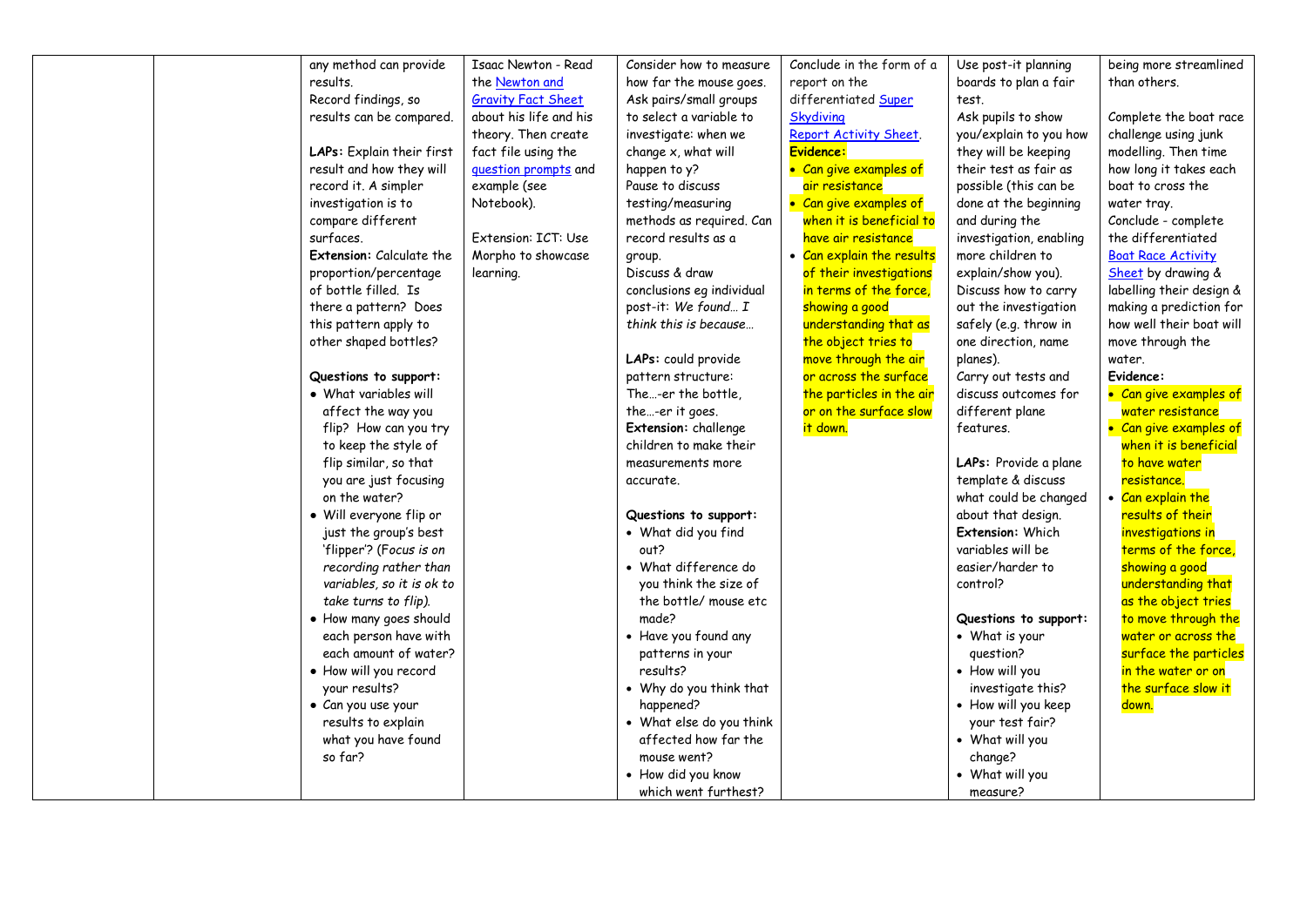|                     |                                                | · Which group's                                      | • How could you improve                              |                                                    | • What will you keep                                 |  |
|---------------------|------------------------------------------------|------------------------------------------------------|------------------------------------------------------|----------------------------------------------------|------------------------------------------------------|--|
|                     |                                                | recording is easier to                               | your test?                                           |                                                    | the same?                                            |  |
|                     |                                                | understand?                                          |                                                      |                                                    | • Can you explain why                                |  |
|                     |                                                |                                                      |                                                      |                                                    | you have made these                                  |  |
|                     |                                                |                                                      |                                                      |                                                    | decisions?                                           |  |
|                     | Continue to develop a                          | Construct informed                                   | Note connections, contrasts                          | Note connections, contrasts                        | Note connections.                                    |  |
|                     | chronologically secure                         | responses that involve                               | and trends over time and                             | and trends over time and                           | contrasts and trends over                            |  |
|                     | knowledge & under-                             | thoughtful selection &                               | develop the appropriate use                          | develop the appropriate use                        | time and develop the                                 |  |
|                     | standing of British &                          | organisation of historical                           | of historical terms                                  | of historical terms                                | appropriate use of                                   |  |
|                     | world history,                                 | information                                          | Construct informed                                   | Address & sometimes devise                         | historical terms                                     |  |
|                     | establishing key                               |                                                      | responses that involve                               | historically valid questions                       | Understand how our                                   |  |
|                     | narratives within &<br>across the periods they | • To understand the terms<br>'invaders' & 'settlers' | thoughtful selection and<br>organisation of relevant | about change, cause,<br>similarity & difference, & | knowledge of the past is<br>constructed from a range |  |
|                     | study                                          | • To explain some of the                             | historical information.                              | significance.                                      | of sources.                                          |  |
|                     | • To find out where the                        | reasons the Anglo-Saxons                             | Understand how our                                   | Understand how our                                 |                                                      |  |
|                     | Anglo-Saxons came                              | wanted to settle in                                  | knowledge of the past is                             | knowledge of the past is                           | • To discover what runes                             |  |
|                     | from.                                          | <b>Britain</b>                                       | constructed from a range of                          | constructed from a range of                        | looked like                                          |  |
|                     | • To think about what it                       |                                                      | sources.                                             | sources.                                           | • To explore how writing                             |  |
|                     | might have been like to                        |                                                      |                                                      |                                                    | changed during the                                   |  |
|                     | be an Anglo-Saxon                              |                                                      | • To find out what Anglo-                            | • To find out how Anglo-                           | Anglo-Saxon period                                   |  |
|                     | invader coming to                              |                                                      | Saxons wore                                          | Saxon kingdoms were                                |                                                      |  |
|                     | <b>Britain</b>                                 |                                                      | • To discover how Anglo-                             | organised                                          |                                                      |  |
|                     |                                                |                                                      | Saxons made their<br>clothes using natural           | • To investigate Anglo-                            |                                                      |  |
|                     |                                                |                                                      | materials.                                           | Saxon place names                                  |                                                      |  |
| <b>History: The</b> | Who were the Anglo-                            | Why did the Anglo-                                   | What kind of clothes did                             | How was Anglo-Saxon                                | How did the Anglo-                                   |  |
| Anglo-              | Saxon invaders?                                | Saxons want to settle in                             | the Anglo-Saxons wear?                               | <b>Britain ruled?</b>                              | Saxons write things                                  |  |
|                     | pictures<br>of<br>Use                          | <b>Britain?</b>                                      | Choose a favourite outfit                            | Each group of settlers in                          | down?                                                |  |
| <b>Saxons</b>       | artefacts found at a                           | Look at the words                                    | & describe to a partner.                             | AS times had their own                             |                                                      |  |
|                     | dig to gather ideas as                         | 'invaders' & 'settlers'.                             | Label one side of the                                | ruler. Use the slides to                           | Before paper & pens,                                 |  |
|                     | to their owner.                                | Activity 1: Find def's in a                          | room 'Yes' & the other                               | explain further.                                   | one way of writing                                   |  |
|                     |                                                | dictionary & then draw a                             | 'No', with chn stood in                              | Activity 1: Look at the map                        | things down was to                                   |  |
|                     | Slides - Who were                              | picture of each one.                                 | the middle. Thinking of                              | of five major Saxon                                | carve marks into wood                                |  |
|                     | the Anglo-Saxons?                              | What are the diff's?                                 | the outfit, answer a                                 | kingdoms in AD600.                                 | or stone. It's not easy,                             |  |
|                     | Where did they come                            | Explain: the Anglo-Saxon                             | series of qu's (on the                               | Name & label own maps.                             | but it helps if the                                  |  |
|                     | from? Explain: there                           | tribes did both of these                             | second Starter slide) by                             |                                                    | shape is made up of                                  |  |
|                     | were different tribes                          | things when they came                                | moving to 'yes' or 'no' (or                          | Explain social hierarchy &                         | only straight lines.                                 |  |
|                     | (Angles, Saxons &                              | to Britain.                                          | middle).                                             | show diagram.                                      | Challenge: try to write                              |  |
|                     |                                                |                                                      |                                                      |                                                    |                                                      |  |
|                     | Jutes) that became                             |                                                      |                                                      |                                                    | name using only                                      |  |
|                     | collectively known as                          | Activity 2: see                                      | There were no videos or                              | Activity 2: Groups of 4:                           | straight lines.                                      |  |
|                     | the Anglo-Saxons,                              | geography                                            | photos in Anglo-Saxon                                | use the 4 character                                |                                                      |  |
|                     | although the tribes                            |                                                      | times, but historians                                | cards, one for each group                          | Read about Anglo-                                    |  |
|                     | came from a number                             | Activity 3: Write a                                  | have pieced together                                 | member. Line up in order                           | Saxon runes. Look at                                 |  |
|                     | of different                                   | persuasive letter as the                             | lots of different sources                            | of importance.                                     | the runic alphabet -                                 |  |
|                     | countries.                                     | king of Britain called                               | of evidence to get a good                            |                                                    | identify which runes                                 |  |
|                     |                                                | Vortigern, who really                                | idea of what people wore                             |                                                    | resemble different                                   |  |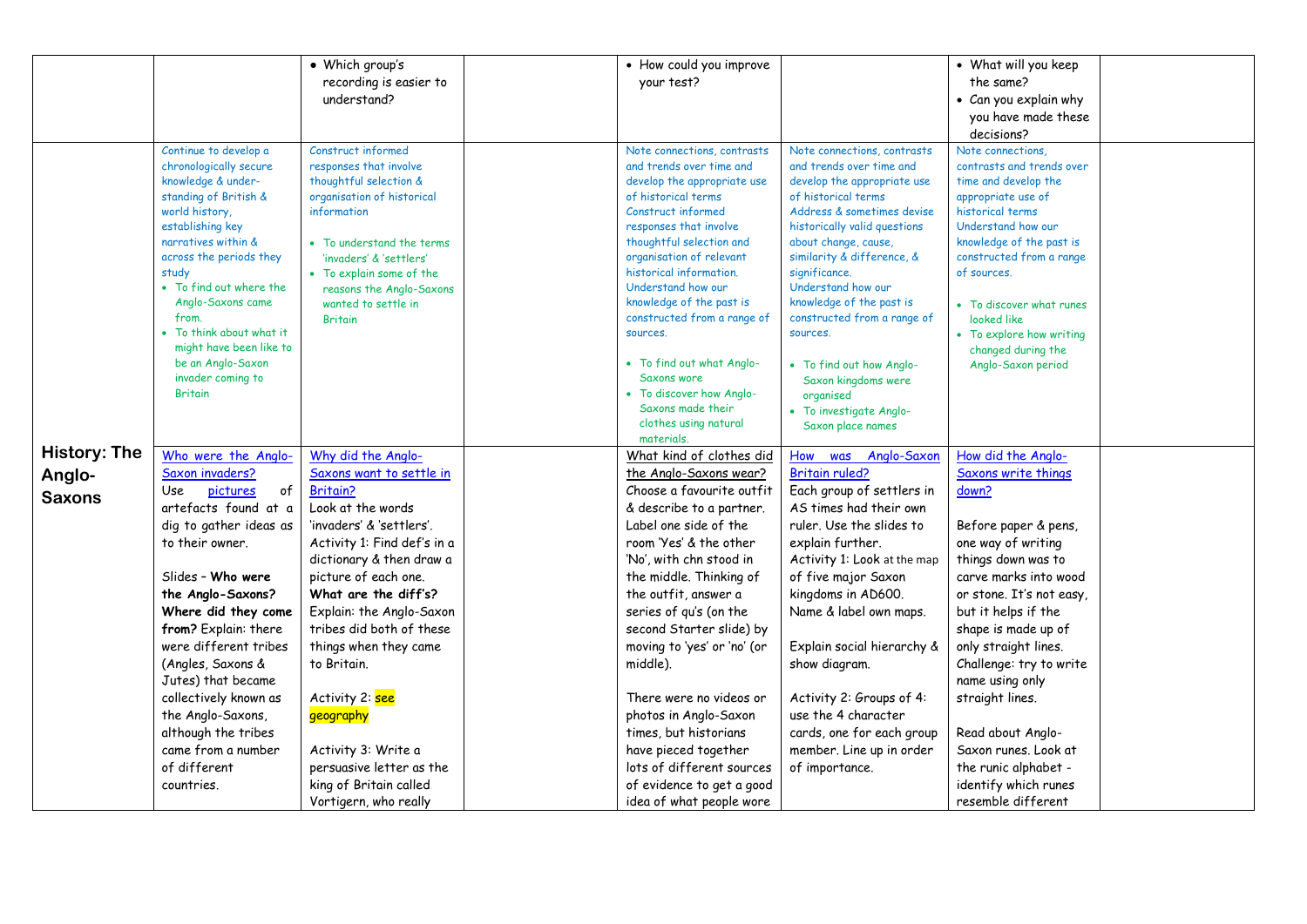|           | Activity 1: see                          | wants the Anglo-Saxons                      |                                                     | in Anglo-Saxon times.     | Names given to AS's            | capital letters from    |  |
|-----------|------------------------------------------|---------------------------------------------|-----------------------------------------------------|---------------------------|--------------------------------|-------------------------|--|
|           | geography                                | to come to Britain to                       |                                                     | Read Main Input slides    | settlements can be found       | our own alphabet.       |  |
|           |                                          | help to fight against                       |                                                     | to find out more typical  | in place names today.          |                         |  |
|           | Activity 2: Make a                       | other raiders, like the                     |                                                     | dress.                    | Activity 3: Use local area     | Read about how writing  |  |
|           | profile page for an                      | Picts who were attacking                    |                                                     |                           | maps (or Google) - look        | changed from the        |  |
|           | Anglo-Saxon invader.                     | from the north. As King                     |                                                     | Adult-led activity:       | for towns or villages          | early Saxon period to   |  |
|           | Complete the                             | Vortigern, convince the                     |                                                     | dyeing white wool using   | containing 'ham', 'ing', 'den' | the time after          |  |
|           | template, as if they're                  | Anglo-Saxons to come to                     |                                                     | natural colouring         | or 'ton' in their names/       | Christianity became     |  |
|           | an invader from one                      | Britain by explaining                       |                                                     | (instructions from        | What would the names           | prevalent.              |  |
|           | of the tribes on the                     | reasons to come. Use                        |                                                     | Resource 4a) You need     | have meant? Use the key        |                         |  |
|           | map. Include an                          | push & pull factors.                        |                                                     | to prepare the liquid     | Record findings using a        | Activity: Translate the |  |
|           | Anglo-Saxon selfie                       | Construct a plan for                        |                                                     | colour dyes today & allow | table.                         | messages using the      |  |
|           | (drawn - use Google to                   | structure together.                         |                                                     | them to cool before       |                                | rune key. Then, write   |  |
|           | research.)                               | LAPs: Use a scaffolded                      |                                                     | using tomorrow.           |                                | own message in runes    |  |
|           | LAPs: with support                       | template with sentence                      |                                                     | Carousel: design an       |                                | for a partner to        |  |
|           | HAPs: write a                            | stems.                                      |                                                     | Anglo-Saxon outfit /      |                                | translate.              |  |
|           | diary of their invader.                  | <b>Extension: Research</b>                  |                                                     | weaving                   |                                | Extend: go outside &    |  |
|           | Recount what it was                      | Vortigern and find out                      |                                                     | Once dried, use the card  |                                | chalk some runic words  |  |
|           | like to cross the sea                    | how his plan backfired!                     |                                                     | tunic template (reduced   |                                | or phrases onto the     |  |
|           | to Britain & to land on                  | Use this website as a                       |                                                     | in size) & decorate it by |                                | playground.             |  |
|           | the coast. THIS                          | good place to start.                        |                                                     | sticking on the threads   |                                |                         |  |
|           | <b>NEEDS BUILDING</b>                    |                                             |                                                     | or wrapping them around   |                                |                         |  |
|           | <b>UP</b>                                | Read letters - decide                       |                                                     | it.                       |                                | See Art                 |  |
|           |                                          | which reasons they'd be                     |                                                     |                           |                                |                         |  |
|           | Something to Think                       | most persuaded by if                        |                                                     | See Art                   |                                |                         |  |
|           | About: compare                           | they were an Anglo-                         |                                                     |                           |                                |                         |  |
|           | immigration in Anglo-                    | Saxon deciding whether                      |                                                     |                           |                                |                         |  |
|           | Saxon times & today.                     | to come to Britain.                         |                                                     |                           |                                |                         |  |
|           | • Locate the world's                     | • Describe & understand                     | • Describe & understand                             |                           |                                |                         |  |
|           | countries, using maps                    | key aspects of:                             | key aspects of:                                     |                           |                                |                         |  |
|           | to focus on Europe.                      | • human geography,                          | • human geography,                                  |                           |                                |                         |  |
|           | • Use maps, atlases,                     | including: types of                         | including: types of                                 |                           |                                |                         |  |
|           | globes & digital<br>/computer mapping to | settlement & land use,<br>economic activity | settlement & land use,<br>• To explore the features |                           |                                |                         |  |
|           | locate countries &                       | including trade links, &                    | of an Anglo-Saxon                                   |                           |                                |                         |  |
|           | describe features.                       | the distribution of                         | settlement                                          |                           |                                |                         |  |
| Geography |                                          | natural resources                           | • To consider what life                             |                           |                                |                         |  |
|           |                                          | including energy, food,                     | might have been like for                            |                           |                                |                         |  |
|           |                                          | minerals & water                            | different people living                             |                           |                                |                         |  |
|           |                                          |                                             | in an Anglo-Saxon                                   |                           |                                |                         |  |
|           |                                          |                                             | village                                             |                           |                                |                         |  |
|           | Activity 1: Show map                     | Activity 2: list reasons                    | What was it like in an                              | 1.                        |                                | 2.                      |  |
|           | & identify main tribes                   | why people might choose                     | Anglo-Saxon village?                                |                           |                                |                         |  |
|           | of invaders & where                      | to settle in a new                          | Imagine you're Anglo-                               |                           |                                |                         |  |
|           | each was from using                      | country. Explain: there                     | Saxons who've arrived                               |                           |                                |                         |  |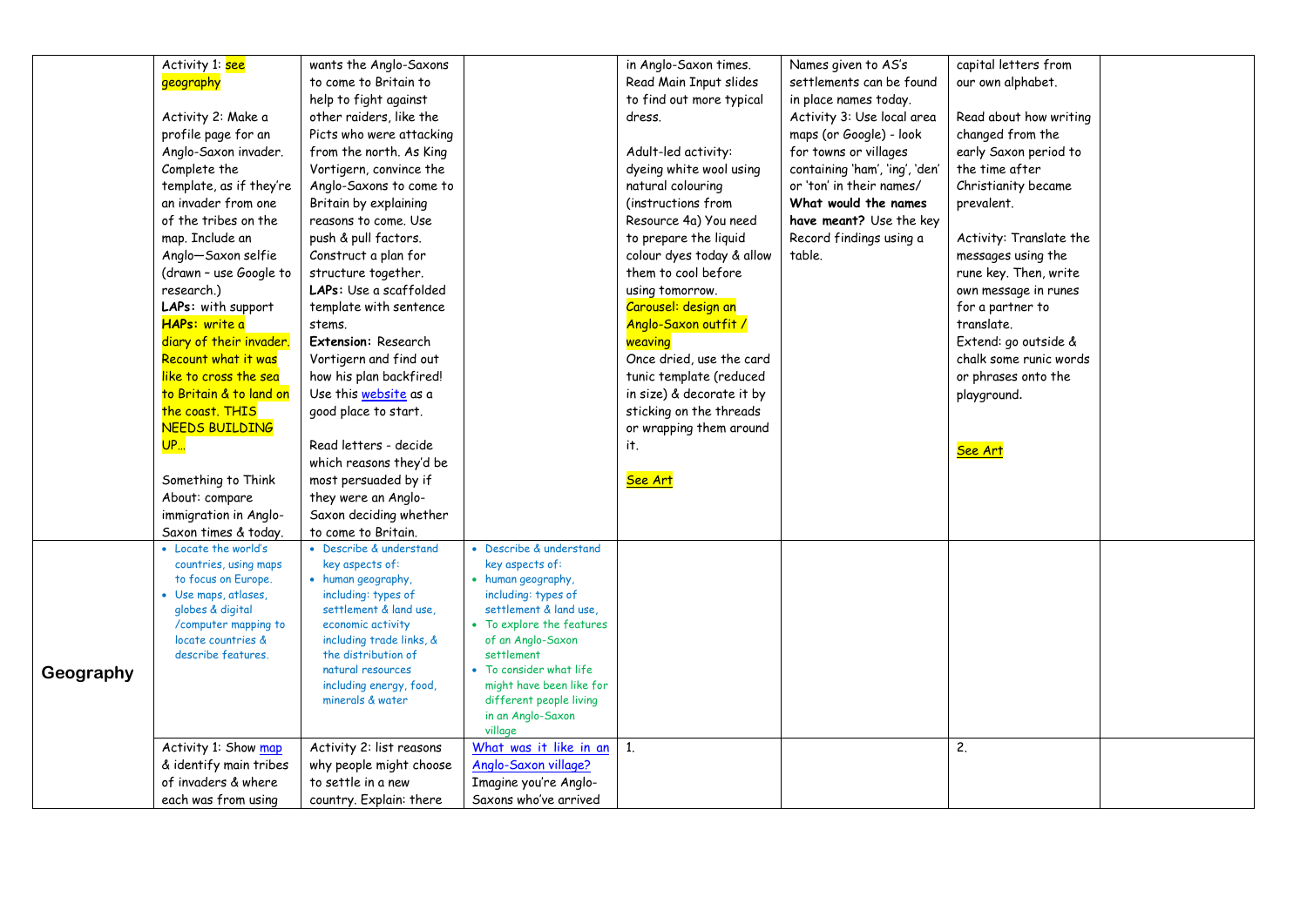| the reference map &    | were lots of reasons       | in Britain, looking for a |  |  |
|------------------------|----------------------------|---------------------------|--|--|
| an atlas.              | that the Anglo-Saxons      | place to build their      |  |  |
| Draw arrows on &       | wanted to be settlers in   | settlement or village.    |  |  |
| label countries.       | Britain. Some reasons      | Activity 1: Discuss &     |  |  |
| Choose a tribe &       | were pull factors, that    | make a group list of      |  |  |
| answer the questions.  | 'pulled' them to the new   | basic natural resources   |  |  |
| Which tribe would      | land because of good       | (e.g. some-where to get   |  |  |
| have landed closest to | things about Britain.      | water, land to grow       |  |  |
| our school?            | Others were push           | crops, ways of defence,   |  |  |
|                        | factors, that 'pushed'     | materials to build        |  |  |
|                        | them away from their       | houses, fuel source for   |  |  |
|                        | own countries & made       | cooking etc.)             |  |  |
|                        | them want to find new      | Watch the video to        |  |  |
|                        | places to live.            | imagine what an Anglo-    |  |  |
|                        |                            | Saxon settlement          |  |  |
|                        | Groups: Use post-its &     | might have looked like.   |  |  |
|                        | A3 paper, divided into     |                           |  |  |
|                        | two halves, titled 'push'  | Read a letter from a      |  |  |
|                        | & 'pull'. Copy the reasons | museum curator asking     |  |  |
|                        | for settlement listed on   | for help to recreate an   |  |  |
|                        | the slide onto their       | Anglo-Saxon village       |  |  |
|                        | post-it notes & sort into  | map. Use feature cards    |  |  |
|                        | 'push' or 'pull' factors.  | (3a and 3b) & read        |  |  |
|                        | LAPs: use the printed      | through the matching      |  |  |
|                        | cards                      | features on the slides.   |  |  |
|                        |                            | Activity 2: Look at the   |  |  |
|                        |                            | different possible        |  |  |
|                        |                            | features & decide         |  |  |
|                        |                            | which ones really         |  |  |
|                        |                            | belonged in an Anglo-     |  |  |
|                        |                            | Saxon settlement          |  |  |
|                        |                            | (there are three          |  |  |
|                        |                            | modern-day incorrect      |  |  |
|                        |                            | answers!). Then stick     |  |  |
|                        |                            | them in the correct       |  |  |
|                        |                            | part of the diagram on    |  |  |
|                        |                            | Resource 3b.              |  |  |
|                        |                            |                           |  |  |
|                        |                            | Activity 3: Respond to    |  |  |
|                        |                            | the museum curator's      |  |  |
|                        |                            | request by making a       |  |  |
|                        |                            | map of an AS village.     |  |  |
|                        |                            | Use the diagrams from     |  |  |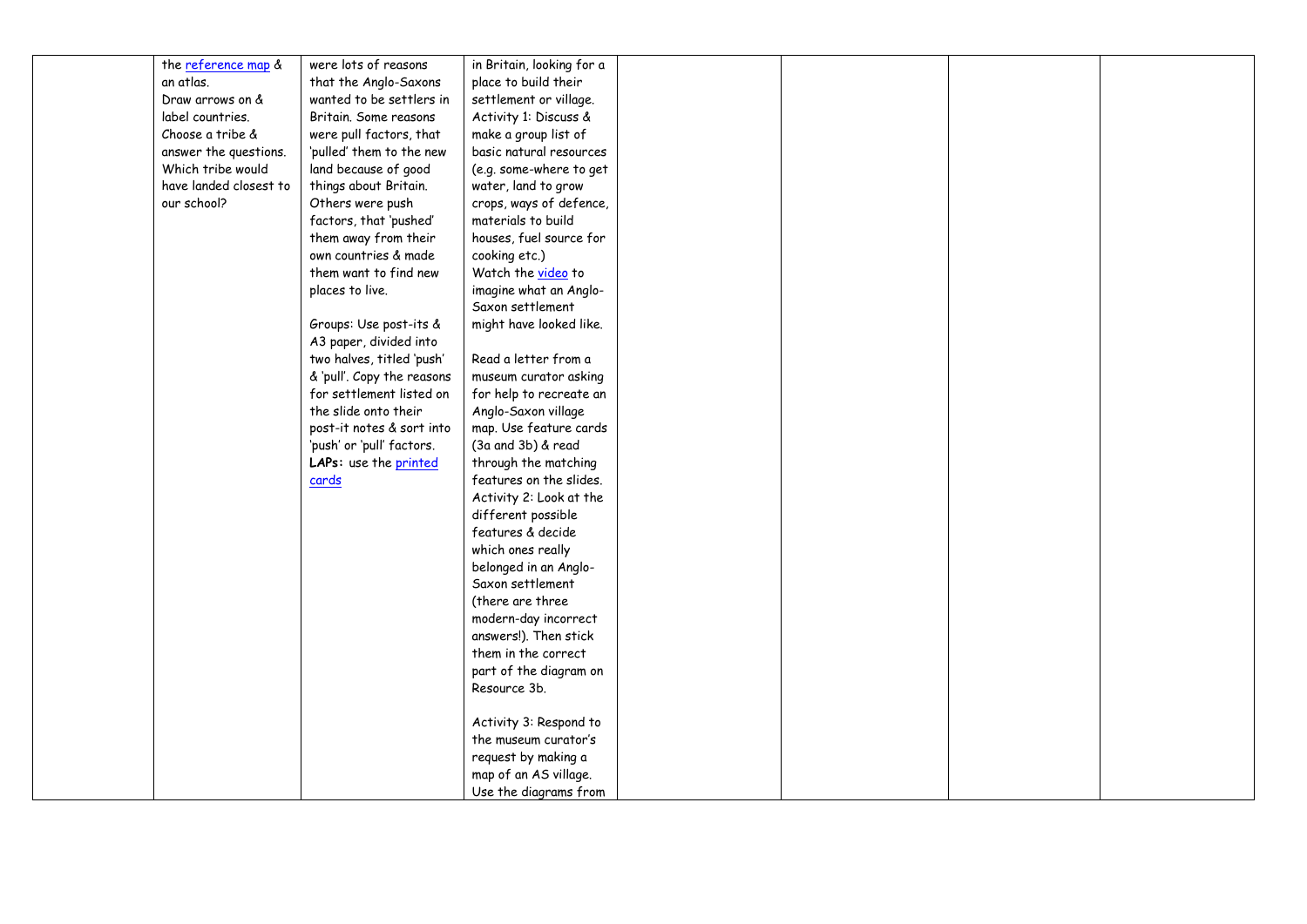|                    |                       |                          | Resource 3b to help to  |                           |                         |                            |                        |
|--------------------|-----------------------|--------------------------|-------------------------|---------------------------|-------------------------|----------------------------|------------------------|
|                    |                       |                          | remember features.      |                           |                         |                            |                        |
|                    |                       |                          | Include a key to label. |                           |                         |                            |                        |
|                    |                       |                          | LAPs: use an extra      |                           |                         |                            |                        |
|                    |                       |                          | copy of Resource 3a     |                           |                         |                            |                        |
|                    |                       |                          | and allow them to make  |                           |                         |                            |                        |
|                    |                       |                          | a map by cutting and    |                           |                         |                            |                        |
|                    |                       |                          | sticking features into  |                           |                         |                            |                        |
|                    |                       |                          | their village.          |                           |                         |                            |                        |
|                    |                       |                          | Choose an Anglo-Saxon   |                           |                         |                            |                        |
|                    |                       |                          | character. In role,     |                           |                         |                            |                        |
|                    |                       |                          | explain what they've    |                           |                         |                            |                        |
|                    |                       |                          | been doing in their     |                           |                         |                            |                        |
|                    |                       |                          | Anglo-Saxon settle-     |                           |                         |                            |                        |
|                    |                       |                          | ment. Can partners      |                           |                         |                            |                        |
|                    |                       |                          | guess which character   |                           |                         |                            |                        |
|                    |                       |                          | they are?               |                           |                         |                            |                        |
|                    |                       |                          |                         |                           |                         |                            |                        |
|                    |                       |                          | Something to Think      |                           |                         |                            |                        |
|                    |                       |                          | About: compare pop-     |                           |                         |                            |                        |
|                    |                       |                          | ulation growth in       |                           |                         |                            |                        |
|                    |                       |                          | Anglo-Saxon times with  |                           |                         |                            |                        |
|                    |                       |                          | the modern age.         |                           |                         |                            |                        |
| P.E.               | Dodgeball             |                          |                         |                           |                         |                            |                        |
| Get Set 4          | To recap on the rules | To develop throwing at a | To use jumps, dodges &  | To develop catching to    | To select and apply     | To develop officiating     |                        |
| PE:                | of dodgeball & apply  | moving target.           | ducks to avoid being    | get an opponent out.      | tactics in the game.    | skills and referee a       |                        |
|                    | them to a game.       |                          | hit.                    |                           |                         | dodgeball game.            |                        |
| <b>Dodgeball</b>   |                       |                          |                         |                           |                         |                            |                        |
|                    |                       |                          |                         |                           |                         |                            |                        |
|                    | <b>Netball</b>        |                          |                         |                           |                         |                            |                        |
| P.E.               |                       |                          |                         |                           |                         |                            |                        |
|                    |                       |                          |                         |                           |                         |                            |                        |
| Get Set 4          | To develop passing &  | To be able to use the    | To be able to change    | To be able to defend ball | To develop the shooting | To be able to change       |                        |
| <b>PE: Netball</b> | moving.               | attacking principle of   | direction & lose a      | side & know when to go    | action.                 | direction to get free from |                        |
| With Mr            |                       | creating & using space.  | defender.               | for interceptions.        |                         | a defender & receive a     |                        |
| <b>Nolan</b>       |                       |                          |                         |                           |                         | pass. To learn he          |                        |
|                    |                       |                          |                         |                           |                         | positions of 5-a-sdide     |                        |
|                    |                       |                          |                         |                           |                         | netball.                   |                        |
|                    |                       |                          |                         | • To create sketchbooks   | • To improve their      | • To create                | • Become proficient in |
|                    |                       |                          |                         | to record their           | mastery of Art &        | sketchbooks to             | drawing, painting,     |
|                    |                       |                          |                         |                           |                         |                            |                        |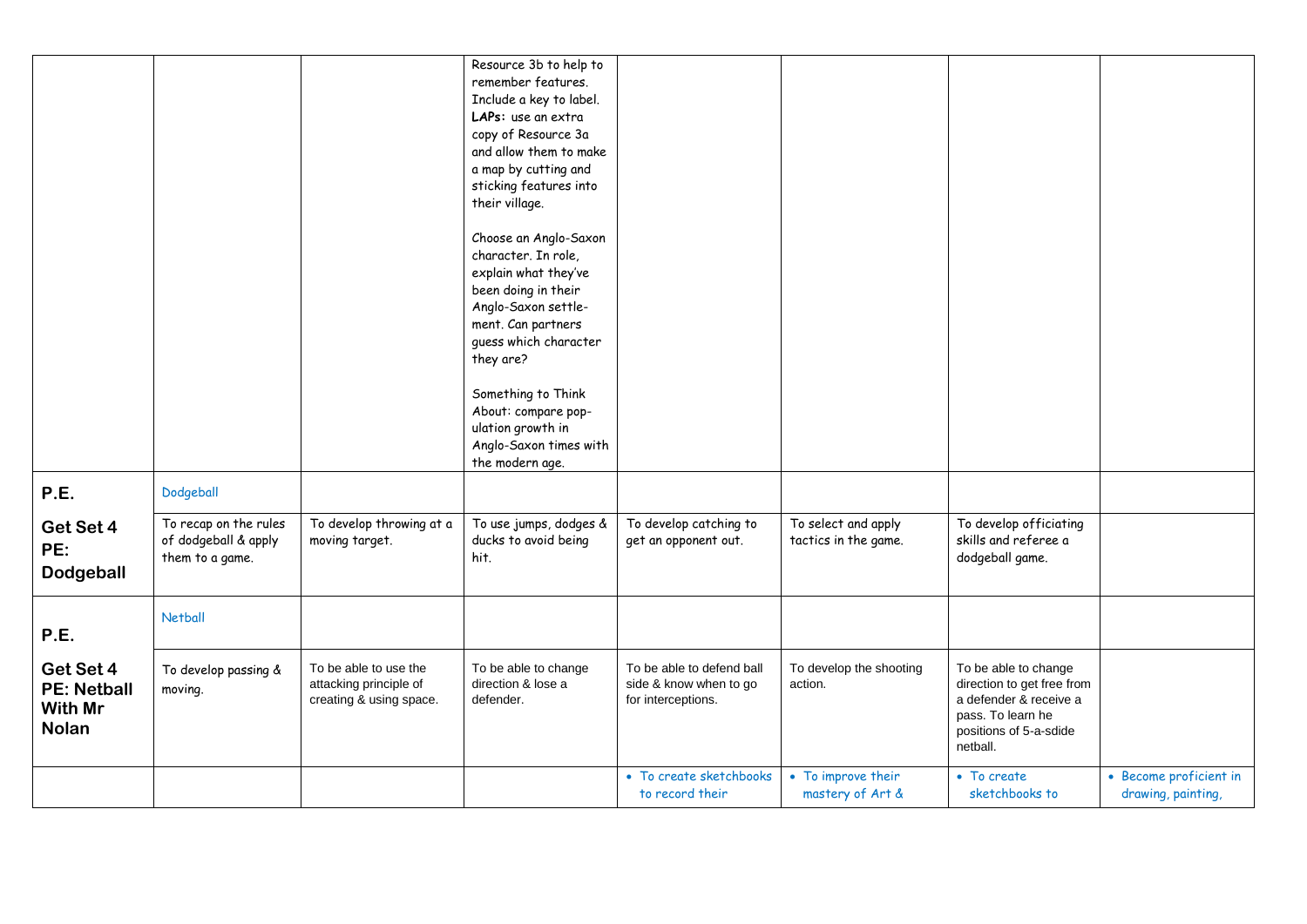|                |  | observations & use<br>them to review &<br>revisit ideas.<br>• Evaluate & analyse<br>creative works using<br>the language of art,<br>craft & design.<br>Anglo-Saxon jewellery                                                                                                                                                                                                                                                                                                                                                | design techniques,<br>including drawing,<br>painting & sculpture.<br>• A three-dimensional<br>piece of artwork with a<br>range of materials [for<br>example, pencil,<br>charcoal, paint, clay].                                                                                                                                                                                                                                                        | record their<br>observations & use<br>them to review &<br>revisit ideas.<br>• To improve their<br>mastery of Art &<br>design techniques,<br>including drawing,<br>painting & sculpture<br>with a range of<br>materials.<br><b>Illuminated Lettering</b>                                                                                                      | sculpture & other<br>art, craft & design<br>techniques.<br>• To improve their<br>mastery of Art &<br>design techniques,<br>including drawing,<br>painting & sculpture<br>with a range of<br>materials.                                                                                                                                                                                                                                                                             |
|----------------|--|-----------------------------------------------------------------------------------------------------------------------------------------------------------------------------------------------------------------------------------------------------------------------------------------------------------------------------------------------------------------------------------------------------------------------------------------------------------------------------------------------------------------------------|--------------------------------------------------------------------------------------------------------------------------------------------------------------------------------------------------------------------------------------------------------------------------------------------------------------------------------------------------------------------------------------------------------------------------------------------------------|--------------------------------------------------------------------------------------------------------------------------------------------------------------------------------------------------------------------------------------------------------------------------------------------------------------------------------------------------------------|------------------------------------------------------------------------------------------------------------------------------------------------------------------------------------------------------------------------------------------------------------------------------------------------------------------------------------------------------------------------------------------------------------------------------------------------------------------------------------|
| Art            |  | Anglo-Saxon jewellery<br>Research jewellery worn<br>by both men & women of<br>the AS time. Document<br>findings in both visual &<br>written form. How was<br>jewellery embellished?<br>Discuss materials that<br>would have been used. A<br>lot of jewellery was<br>made from precious<br>metals, for its value &<br>status rather than its<br>appearance. Use this, to<br>influence how the<br>pendant will be<br>embellished.<br>Design own pendant to<br>hang around their necks,<br>using string, beads &<br>cardboard. | Once the glue has dried &<br>the pendants have been<br>painted, decide how to<br>add further detail. Use<br>sketch-books to plan. It<br>was fashionable for Anglo<br>Saxon jewellery to<br>contain glass beads<br>(source a variety of<br>beads & buttons to add<br>to work.)<br>How shall<br>embellishments shall be<br>attached to jewellery<br>pieces? Investigate a<br>variety of joining<br>methods: punching holes,<br>gluing, wrapping & sewing | Ppt: Explain why, when<br>& how illuminated<br>lettering was used &<br>how it was created.<br>Discuss the style of<br>illuminated lettering<br>Activity: Use<br>sketchbooks to display<br>images & opinions<br>alongside analysis of<br>the work.<br>Create an illuminated<br>lettering mind map -<br>what represents<br>themselves? Sketch /<br>make notes. | Model how to create<br>the basic shape for an<br>illuminated letter.<br>Think about size and<br>scale. Discuss the<br>process involved.<br>Create the letter<br>shape & basic outlines.<br>Begin to sketch detail.<br>Model how to add<br>detail and colour.<br>Discuss the types of<br>colouring available<br>model how to use gold<br>pens to create a gold<br>leaf effect.<br>Fill illuminated letters<br>with colour using<br>suitable colour<br>appropriate to the<br>period. |
| <b>D&amp;T</b> |  |                                                                                                                                                                                                                                                                                                                                                                                                                                                                                                                             |                                                                                                                                                                                                                                                                                                                                                                                                                                                        |                                                                                                                                                                                                                                                                                                                                                              |                                                                                                                                                                                                                                                                                                                                                                                                                                                                                    |
|                |  |                                                                                                                                                                                                                                                                                                                                                                                                                                                                                                                             |                                                                                                                                                                                                                                                                                                                                                                                                                                                        |                                                                                                                                                                                                                                                                                                                                                              |                                                                                                                                                                                                                                                                                                                                                                                                                                                                                    |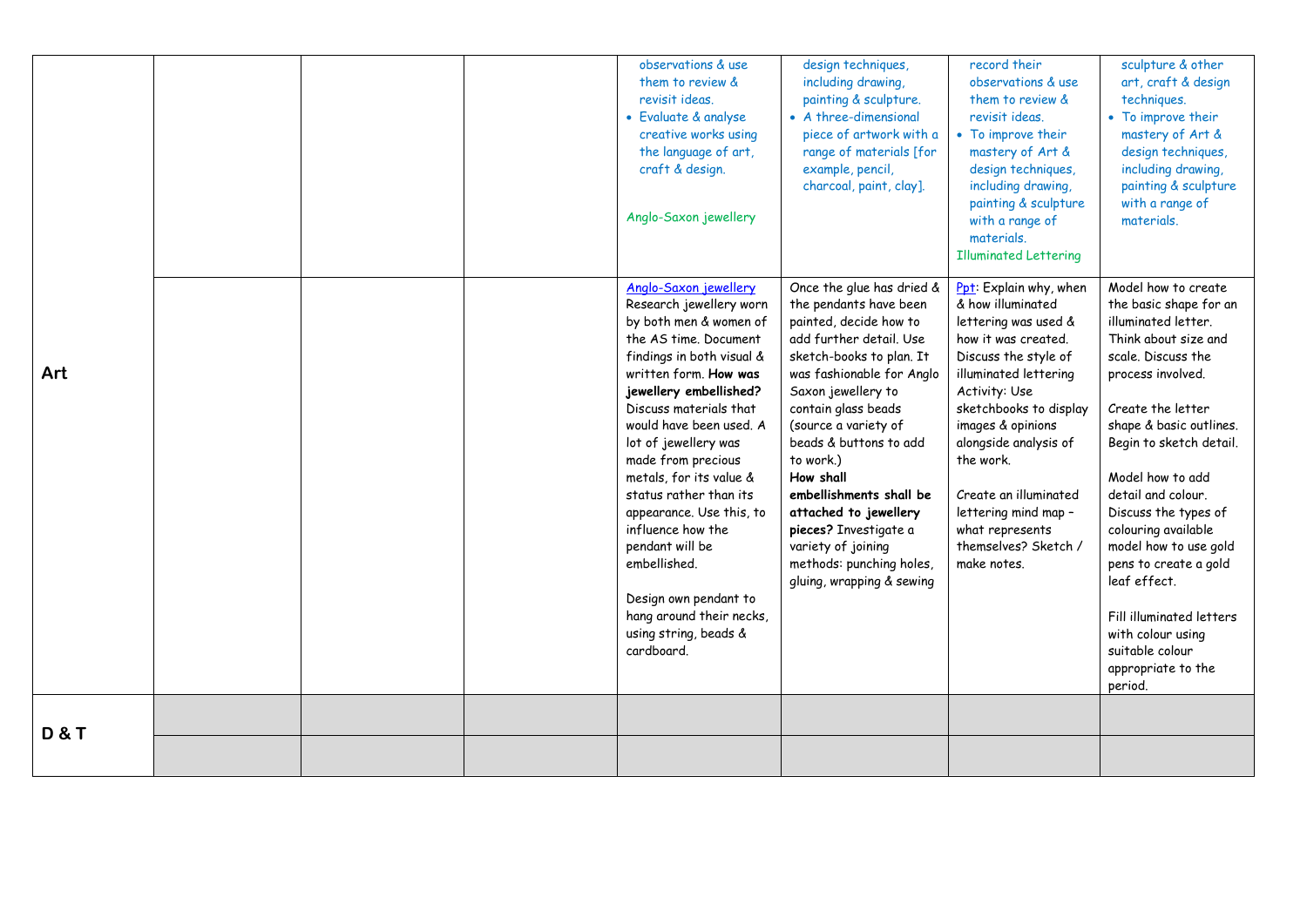|                  | The questions we might ask:                                                                                                    | I How do Hindus reflect their faith in the way they live?   |                                                   |                                                  |                          |                                               |                                               |  |  |  |  |
|------------------|--------------------------------------------------------------------------------------------------------------------------------|-------------------------------------------------------------|---------------------------------------------------|--------------------------------------------------|--------------------------|-----------------------------------------------|-----------------------------------------------|--|--|--|--|
|                  |                                                                                                                                | I What is karma and how does it drive the cycle of samsara? |                                                   |                                                  |                          |                                               |                                               |  |  |  |  |
|                  | I How might a Hindu seek to achieve moksha?                                                                                    |                                                             |                                                   |                                                  |                          |                                               |                                               |  |  |  |  |
|                  | Il How do beliefs impact on action: expectations of behaviour, ways in which people act, examples of contemporary individuals? |                                                             |                                                   |                                                  |                          |                                               |                                               |  |  |  |  |
|                  | What is RF?                                                                                                                    | <b>Introduction to</b>                                      | <b>Introduction to</b>                            | Dharma                                           |                          | Ahimsa                                        | Satsang                                       |  |  |  |  |
|                  | Believing, Living,                                                                                                             | Hinduism                                                    | Hinduism                                          |                                                  |                          |                                               |                                               |  |  |  |  |
|                  | Thinking                                                                                                                       | Key Beliefs - the<br><b>Ultimate Reality</b>                | Key Beliefs - human<br>beings                     |                                                  |                          |                                               |                                               |  |  |  |  |
|                  | Football World Cup                                                                                                             | <b>Believing</b>                                            | <b>Believing &amp; Living</b>                     | <b>Believing</b>                                 | Living                   | What is Violence?                             | What is your duty?                            |  |  |  |  |
|                  | 2018 - how could we                                                                                                            | What is God like? Mind                                      | Atman, samsara and                                | Revisit concept of                               | Watch the clip to        | Mind-map - different                          | Who helps you fulfil it?                      |  |  |  |  |
|                  | look at this in terms                                                                                                          | map / drawings -                                            | moksha (atman = the                               | dharma and how it                                | showcase ethical choices | kinds of violence                             | Create a web of                               |  |  |  |  |
|                  | of believing, living and                                                                                                       | emphasise the extent to                                     | soul - the bit of                                 | relates to the cycle of                          | in Hinduism:             | (physical, verbal,                            | support                                       |  |  |  |  |
|                  | thinking?                                                                                                                      | which pupils relate                                         | Brahman in all living                             | life (samsara) and the                           | Case studies - how would | emotional, etc.), impact                      |                                               |  |  |  |  |
| R.E.             | Watch the match                                                                                                                | human qualities to God                                      | things; samsara is the                            | concept of karma                                 | you act? How might a     | of violence (on                               | <b>Believing</b>                              |  |  |  |  |
|                  | highlights of Sweden                                                                                                           |                                                             | life cycle it is on;                              | (action)                                         | Christian act? How might | individual, community)                        | Satsang - the concept                         |  |  |  |  |
| <b>Being</b>     | v England<br>Believing Show a                                                                                                  | What do chn remember?<br>Brahman (salt & water) -           | moksha is the ultimate<br>goal - to break free of |                                                  | a Muslim act?            | <b>Believing</b>                              | of togetherness, the<br>idea that community / |  |  |  |  |
| Human-           | photo of tattoo guy                                                                                                            | life force in all things,                                   | the life cycle, samsara)                          | Play samsara snakes and<br>ladders How does this | Thinking: How does the   | Introduce the concept                         | family / society is                           |  |  |  |  |
| <b>Hinduism</b>  | (world cup winners) -                                                                                                          | not personal God like in                                    |                                                   | game demonstrate                                 | idea of 'good' relate to | of ahimsa (principle of                       | important in helping                          |  |  |  |  |
|                  | read the article.                                                                                                              | other religions, but                                        | Example: a sports-                                | samsara?                                         | the concept of dharma in | non-violence) - possibly                      | you fulfil your dharma                        |  |  |  |  |
| <b>Believing</b> | What was the                                                                                                                   | impersonal)                                                 | person who had a 9 to                             |                                                  | Hinduism? ('Good' means  | mention Mahatma                               |                                               |  |  |  |  |
|                  | evidence for him to                                                                                                            |                                                             | 5 job until they were                             | Case study: the story of                         | different things to      | Gandhi                                        | Living Yoga as an                             |  |  |  |  |
|                  | believe they would                                                                                                             | Samsara (the cycle of                                       | able to take up their                             | Rama and Sita in the                             | different people.)       |                                               | individual or communal                        |  |  |  |  |
|                  | win?                                                                                                                           | life - example of an                                        | sport full-time - the                             | Ramayana.                                        | Add to classroom         | Story of Krishna                              | activity that helps                           |  |  |  |  |
|                  | Clips of commentary,                                                                                                           | apple - tree cutting,                                       | idea of being stuck in                            | Access story through                             | display/padlet with key  | (avatar of Vishnu) as a                       | people focus on their                         |  |  |  |  |
|                  | examples of Tweets<br>(disbelief and hope),                                                                                    | fresh fruit, rotten<br>apple) - connect with the            | one thing and breaking<br>free to do something    | text and video - retell<br>the story through     | vocab and key concepts   | cowherd (video/text,<br>etc.) - how does this | spiritual discipline,<br>which is one form of |  |  |  |  |
|                  | history of the England                                                                                                         | Trimurti                                                    | totally different.                                | writing / roleplay /                             |                          | relate to beliefs about                       | fulfilling your religious                     |  |  |  |  |
|                  | football team and                                                                                                              |                                                             |                                                   | iMovie / hot seat, etc.                          |                          | how Hindus treat                              | duty (dharma) - carry                         |  |  |  |  |
|                  | 1966 and 1996                                                                                                                  | Brahma, Vishnu and                                          | Dharma (duty, every                               |                                                  |                          | animals and the natural                       | out some basic yoga                           |  |  |  |  |
|                  |                                                                                                                                | Shiva (the Trimurti) - a                                    | person has their own                              | Discussion: how does the                         |                          | world?                                        | practices (perhaps                            |  |  |  |  |
|                  | Living: what did people                                                                                                        | way of trying to better                                     | duty to fulfil; if they                           | story relate to the                              |                          |                                               | some individual pupils                        |  |  |  |  |
|                  | do to show their                                                                                                               | understand Brahman and                                      | fulfil it, they move                              | concept of dharma?                               |                          | Living Make your way                          | and a larger group of                         |  |  |  |  |
|                  | belief in the England                                                                                                          | worship him (cf. 99                                         | close to moksha)                                  |                                                  |                          | to Moksha: a game                             | pupils).                                      |  |  |  |  |
|                  | football team?<br>Promotions in shops,                                                                                         | Names of Allah)                                             | Karma (actions - good<br>actions, good karma,     |                                                  |                          | show with teams,<br>musical theme,            | Reflect on impact - how<br>might doing this   |  |  |  |  |
|                  | Three Lions song                                                                                                               | Start to build a                                            | help you fulfil your                              |                                                  |                          | costumes, etc. - teams                        | communally be                                 |  |  |  |  |
|                  | being rereleased (play                                                                                                         | classroom display/padlet                                    | dharma and get closer                             |                                                  |                          | have to give a reason                         | different? How might                          |  |  |  |  |
|                  | to the chn), flags,                                                                                                            | including key vocab and                                     | to moksha; bad actions,                           |                                                  |                          | why they've made that                         | this be helpful?                              |  |  |  |  |
|                  | merchandise, watched                                                                                                           | key concepts                                                | bad karma, prevent you                            |                                                  |                          | choice, how it relates                        |                                               |  |  |  |  |
|                  |                                                                                                                                |                                                             | from fulfilling your                              |                                                  |                          | to ahimsa and dharma                          |                                               |  |  |  |  |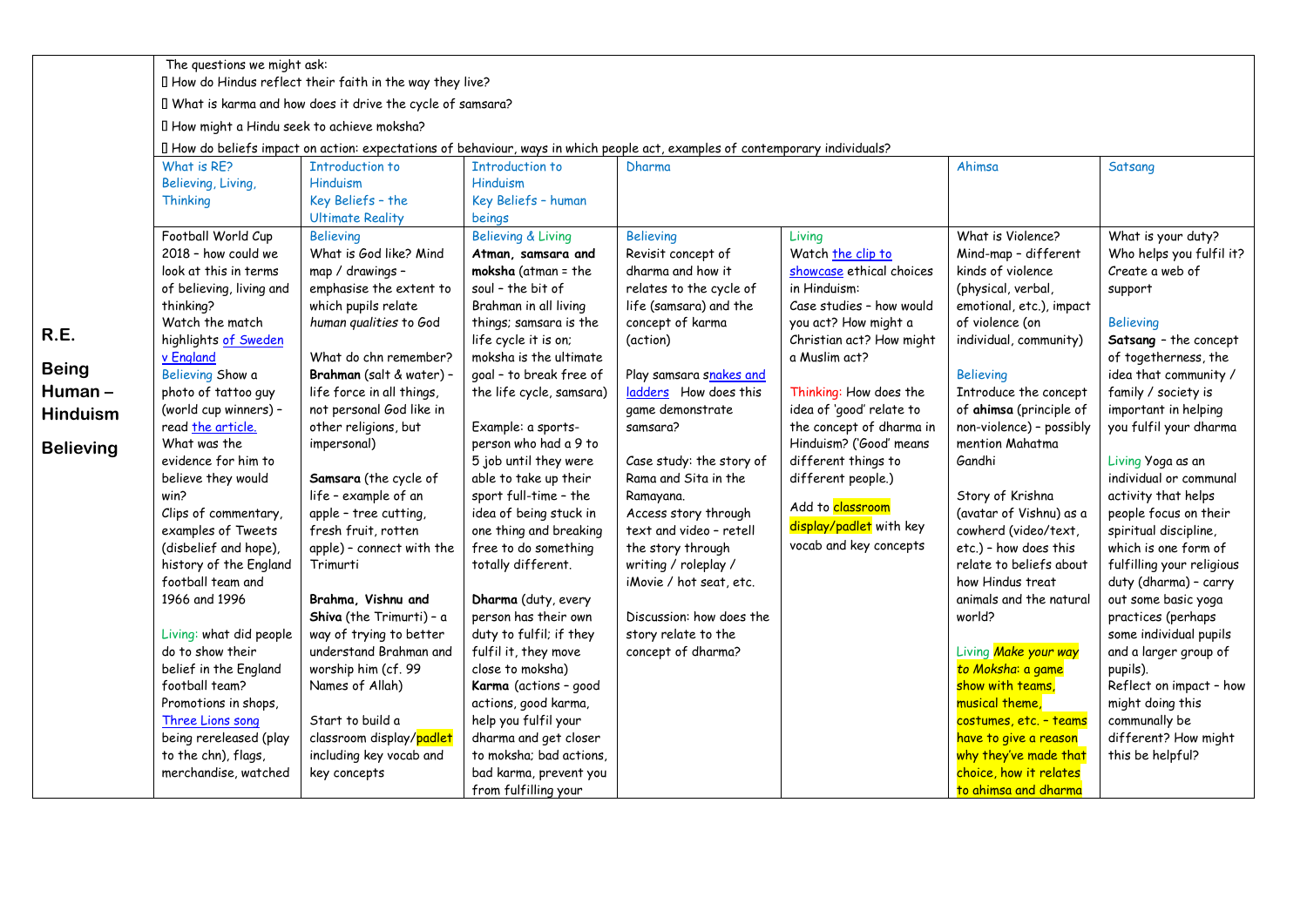|                                              | the matches, travelled<br>to Russia, etc.<br>Thinking: should you<br>support the England<br>football team if the<br>majority of evidence<br>suggests they won't<br>win? Arguments for<br>and against, showing<br>evidence of the<br>process of reasoning. |                                                                                                                                                                          | dharma and move you<br>further away from<br>moksha)<br>Thinking: What are<br>your duties? What<br>actions help you carry<br>them out? What<br>happens if you don't do<br>them? Etc.<br>(Philosophers' café -<br>different stimulus<br>questions on different<br>tables; pupils move<br>around the tables and<br>discuss the different<br>questions, recording<br>answers - café, so tea<br>and cake provided!)<br>Add to the <b>classroom</b><br>display/padlet with key |                                                                                                                                                                           |                                                                                                                                                                       | <b>Watch the Hindu</b><br><b>Ethics clip</b><br>Watch the clip???<br>Thinking How does<br>ahimsa relate to<br>dharma? How does this<br>relate to samsara and<br>moksha?<br>Add to classroom<br>display/padlet with key<br>vocab and key<br>concepts     | Thinking Debate -<br>"We're better<br>together." Arguments<br>for and against from<br>Hinduism<br>Add to <b>classroom</b><br>display/padlet with key<br>vocab and key concepts              |
|----------------------------------------------|-----------------------------------------------------------------------------------------------------------------------------------------------------------------------------------------------------------------------------------------------------------|--------------------------------------------------------------------------------------------------------------------------------------------------------------------------|--------------------------------------------------------------------------------------------------------------------------------------------------------------------------------------------------------------------------------------------------------------------------------------------------------------------------------------------------------------------------------------------------------------------------------------------------------------------------|---------------------------------------------------------------------------------------------------------------------------------------------------------------------------|-----------------------------------------------------------------------------------------------------------------------------------------------------------------------|---------------------------------------------------------------------------------------------------------------------------------------------------------------------------------------------------------------------------------------------------------|---------------------------------------------------------------------------------------------------------------------------------------------------------------------------------------------|
| <b>PSHE</b><br>Jigsaw:<br><b>Being Me in</b> | I can face new<br>challenges positively<br>and know how to set<br>personal goals.<br>I know how to use my<br>Jigsaw Journal.<br>I know what I value<br>most about my school<br>and can identify my<br>hopes for this school<br>year.                      | I understand my rights<br>and responsibilities as a<br>citizen of my country.<br>I can empathise with<br>people in my country<br>whose lives are different<br>to my own. | vocab and key concepts<br>I understand my rights<br>and responsibilities as a<br>citizen of my country and<br>as a member of my<br>school.<br>I can empathise with<br>people in my country<br>whose lives are different<br>to my own.                                                                                                                                                                                                                                    | I can make choices about<br>my own behaviour<br>because I understand how<br>rewards and<br>consequences feel.<br>I understand that my<br>actions affect me and<br>others. | I understand how an<br>individual's behaviour can<br>impact on a group.<br>I can contribute to the<br>group and understand how<br>we can function best as a<br>whole. | I understand how<br>democracy and having<br>a voice benefits the<br>school community and<br>know how to participate<br>in this.<br>I understand why our<br>school community<br>benefits from a Learning<br>Charter and can help<br>others to follow it. | identify different ways<br>that I can keep myself<br>safe around fire and<br>fireworks<br>recognise that other<br>people might choose<br>to act differently<br>around fire and<br>fireworks |
| <b>My World</b>                              | Jigsaw Piece 1                                                                                                                                                                                                                                            | Jigsaw Piece 2                                                                                                                                                           | Jigsaw Piece 3                                                                                                                                                                                                                                                                                                                                                                                                                                                           | Jigsaw Piece 4                                                                                                                                                            | Jigsaw Piece 5                                                                                                                                                        | Jigsaw Piece 6                                                                                                                                                                                                                                          | Jigsaw additional<br>lesson on being safe<br>around fire and<br>fireworks.<br>Mapped to PSHE<br><b>Association PoS</b><br>outcomes H39 and<br>H41.                                          |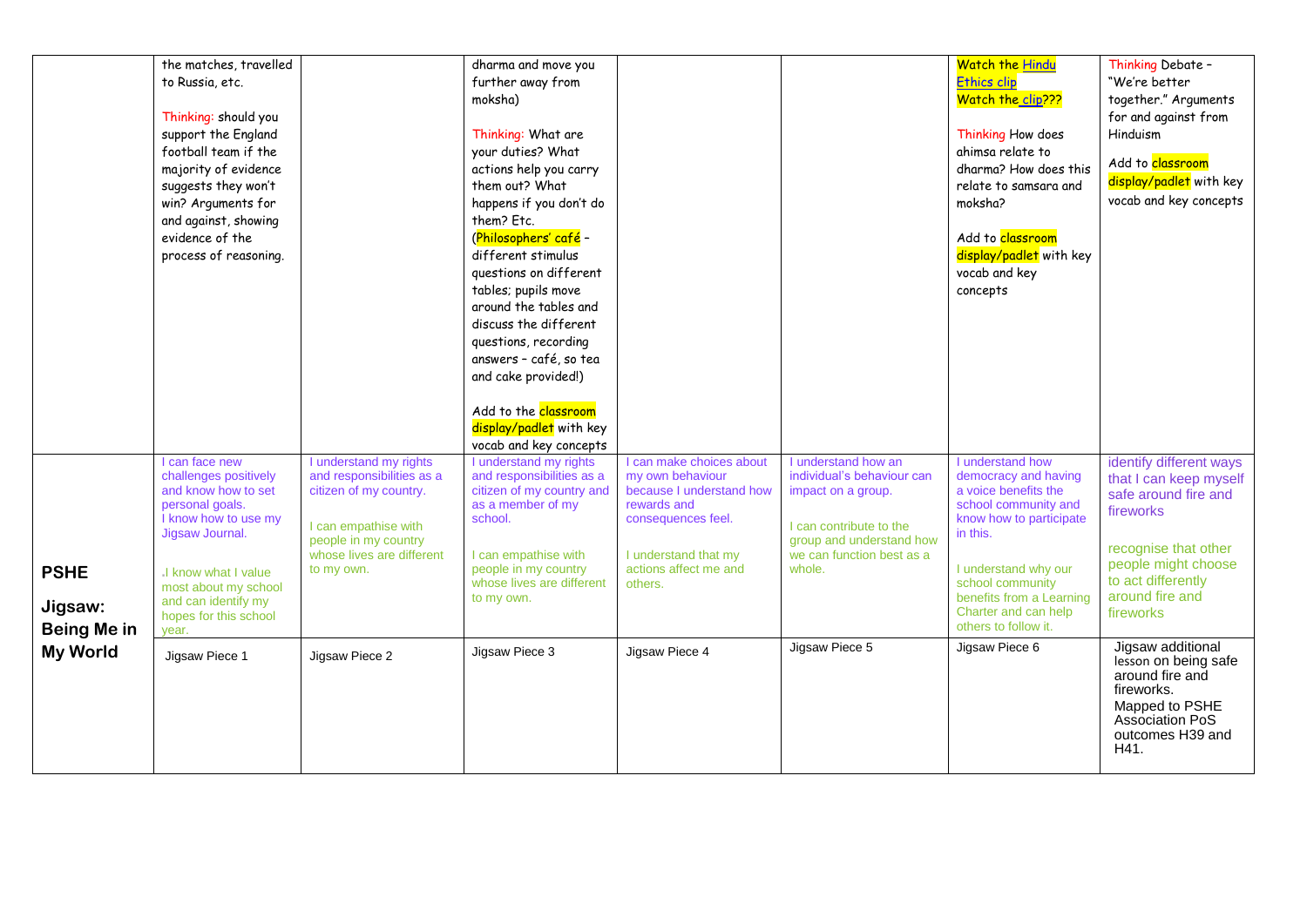|              | Livin' on a Prayer                                                                                                                                                                                                                                                                                                                                                                                                                                                                                                                                                                                                                                                                                                                               | We Will Rock You                                                                                                                                                                                                                                                                                                                                                                                                                                                                                                                                                                                                                                                                                                                                                                                                                                                                                                                                                                            | Smoke on the Water                                                                                                                                                                                                                                                                                                                                                                                                                                                                                                                                                                                                                                                                                                                                                                                                                                                                                                                                                                               | Rockin' All Over the World                                                                                                                                                                                                                                                                                                                                                                                                                                                                                                                                                                                                                                                                                                                                                                                                                                                                                                                                                                                                                  | Johnny B. Goode                                                                                                                                                                                                                                                                                                                                                                                                                                                                                                                                                                                                                                                                                                                                                                                                                                                                                                                                                                                                                                                                                                              | I saw Her Standing<br>There                                                                                                                                                                                                                                                                                                                                                                                                                                                                                                                                                                                                                                                                                                                                                                                                                                                                                                                                                                           | <b>Performance Session</b>                                                                                                                                                                                                       |
|--------------|--------------------------------------------------------------------------------------------------------------------------------------------------------------------------------------------------------------------------------------------------------------------------------------------------------------------------------------------------------------------------------------------------------------------------------------------------------------------------------------------------------------------------------------------------------------------------------------------------------------------------------------------------------------------------------------------------------------------------------------------------|---------------------------------------------------------------------------------------------------------------------------------------------------------------------------------------------------------------------------------------------------------------------------------------------------------------------------------------------------------------------------------------------------------------------------------------------------------------------------------------------------------------------------------------------------------------------------------------------------------------------------------------------------------------------------------------------------------------------------------------------------------------------------------------------------------------------------------------------------------------------------------------------------------------------------------------------------------------------------------------------|--------------------------------------------------------------------------------------------------------------------------------------------------------------------------------------------------------------------------------------------------------------------------------------------------------------------------------------------------------------------------------------------------------------------------------------------------------------------------------------------------------------------------------------------------------------------------------------------------------------------------------------------------------------------------------------------------------------------------------------------------------------------------------------------------------------------------------------------------------------------------------------------------------------------------------------------------------------------------------------------------|---------------------------------------------------------------------------------------------------------------------------------------------------------------------------------------------------------------------------------------------------------------------------------------------------------------------------------------------------------------------------------------------------------------------------------------------------------------------------------------------------------------------------------------------------------------------------------------------------------------------------------------------------------------------------------------------------------------------------------------------------------------------------------------------------------------------------------------------------------------------------------------------------------------------------------------------------------------------------------------------------------------------------------------------|------------------------------------------------------------------------------------------------------------------------------------------------------------------------------------------------------------------------------------------------------------------------------------------------------------------------------------------------------------------------------------------------------------------------------------------------------------------------------------------------------------------------------------------------------------------------------------------------------------------------------------------------------------------------------------------------------------------------------------------------------------------------------------------------------------------------------------------------------------------------------------------------------------------------------------------------------------------------------------------------------------------------------------------------------------------------------------------------------------------------------|-------------------------------------------------------------------------------------------------------------------------------------------------------------------------------------------------------------------------------------------------------------------------------------------------------------------------------------------------------------------------------------------------------------------------------------------------------------------------------------------------------------------------------------------------------------------------------------------------------------------------------------------------------------------------------------------------------------------------------------------------------------------------------------------------------------------------------------------------------------------------------------------------------------------------------------------------------------------------------------------------------|----------------------------------------------------------------------------------------------------------------------------------------------------------------------------------------------------------------------------------|
| <b>Music</b> | 1. Listen and<br>Appraise (begin to<br>recognise the basic<br>style indicators of<br>Classic Rock music)<br>$\bullet$ Listen and<br>Appraise - Livin' On<br>A Prayer by Bon<br>Jovi: Play the song.<br>Use your body to<br>find the pulse whilst<br>scrolling<br>through/using the<br>on-screen questions<br>as a focus. ● After<br>listening, talk about<br>the song and answer<br>the questions<br>together using<br>correct musical<br>language<br>2. Musical Activities<br>a. Warm-up Games<br>(including vocal<br>warm-ups) b.<br>Flexible Games c.<br>Start to learn to sing<br>the song.<br>3. Perform •<br>Performance - Livin'<br>On A Prayer:<br>Perform and share<br>what has taken<br>place in today's<br>lesson - sing the<br>song. | 1. Listen and Appraise<br>(begin to recognise the<br>basic style indicators of<br>Classic Rock music) .<br>Listen and Appraise -<br>We Will Rock You by<br>Queen: Play the song.<br>Use your body to find<br>the pulse whilst<br>scrolling through/using<br>the on-screen<br>questions as a focus.<br>After listening, talk<br>about the song and<br>answer the questions<br>together using correct<br>musical language. •<br>Listen and Appraise<br>Livin' On A Prayer:<br>How are the songs<br>different, how are they<br>similar?<br>2. Musical Activities a.<br>Warm-up Games<br>(including vocal warm-<br>ups) - Livin' On A<br>Prayer b. Flexible<br>Games c. Learn to<br>Sing the Song - Livin'<br>On A Prayer: Continue<br>to sing the song. d.<br><b>Play Your Instruments</b><br>with the Song<br>3. Perform •<br>Performance - Livin'<br>On A Prayer: Perform<br>and share what has<br>taken place in today's<br>lesson. Sing and play<br>instrumental parts<br>within the song. | 1. Listen and<br>Appraise (begin to<br>recognise the basic<br>style indicators of<br>Classic Rock music)<br>• Listen and Appraise<br>- Smoke On The<br>Water by Deep<br>Purple: Play the song.<br>Use your body to find<br>the pulse whilst<br>scrolling<br>through/using the on-<br>screen questions as a<br>focus. After listening,<br>talk about the song<br>and answer the<br>questions together<br>using correct musical<br>language. • Listen<br>and Appraise - Livin'<br>On A Prayer How are<br>the songs different,<br>how are they similar?<br>2. Musical Activities<br>a. Warm-up Games<br>(including vocal<br>warm-ups) - Livin' On<br>A Prayer b. Flexible<br>Games c. Learn to<br>Sing the Song - Livin'<br>On A Prayer:<br>Continue to sing the<br>song. d. Play Your<br>Instruments with the<br>Song: Revisit your<br>learning from the last<br>step. e. Improvise<br>with the Song<br>3. Perform $\bullet$<br>Performance - Livin'<br>On A Prayer: Perform<br>and share what has | 1. Listen and Appraise<br>(begin to recognise the<br>basic style indicators of<br>Classic Rock music) .<br>Listen and Appraise -<br>Rockin' All Over The<br>World by Status Quo:<br>Play the song. Use<br>your body to find the<br>pulse whilst scrolling<br>through/using the on-<br>screen questions as a<br>focus. After listening,<br>talk about the song and<br>answer the questions<br>together using correct<br>musical language. •<br>Listen and Appraise -<br>Livin' On A Prayer:<br>How are the songs<br>different, how are they<br>similar? 2. Musical<br>Activities a. Warm-up<br>Games (including vocal<br>warm-ups) - Livin' On A<br>Prayer b. Flexible<br>Games c. Learn to Sing<br>the Song - Livin' On A<br>Prayer Sing the song.<br>d. Play Your<br>Instruments with the<br>Song: Option to revisit<br>your learning from the<br>last step. e. Improvise<br>with the Song: Revisit<br>Play and Copy back,<br>Play and Improvise and<br>Improvise!. f. Compose<br>with the Song: New<br>Musical Activity for this<br>step. | 1. Listen and Appraise<br>(begin to recognise the<br>basic style indicators of<br>Classic Rock music) .<br>Listen and Appraise -<br>Johnny B. Goode by<br>Chuck Berry: Play the<br>song. Use your body to<br>find the pulse whilst<br>scrolling through/using<br>the on-screen questions<br>as a focus. After<br>listening, talk about the<br>song and answer the<br>questions together<br>using correct musical<br>language. • Listen and<br>Appraise - Livin' On A<br>Prayer: How are the<br>songs different, how are<br>they similar? 2. Musical<br>Activities a. Warm-up<br>Games (including vocal<br>warm-ups) - Livin' On A<br>Prayer b. Flexible<br>Games (an optional<br>extension activity) c.<br>Learn to Sing the Song<br>- Livin' On A Prayer:<br>Sing the song. d. Play<br>Your Instruments with<br>the Song: Revisit this<br>activity. e. Improvise<br>with the Song: Option to<br>revisit/continue this<br>activity. f. Compose<br>with the Song: Option to<br>revisit this activity.<br>3. Perform ·<br>Performance - Livin' On<br>A Prayer: Perform and<br>share what has taken<br>place in today's lesson. | 1. Listen and<br>Appraise (begin to<br>recognise the basic<br>style indicators of<br>Classic Rock music)<br>$\bullet$ Listen and<br>Appraise - I Saw Her<br><b>Standing There: Play</b><br>the song. Use your<br>body to find the pulse<br>whilst scrolling<br>through/using the on-<br>screen questions as<br>a focus. After<br>listening, talk about<br>the song and answer<br>the questions<br>together using<br>correct musical<br>language. • Listen<br>and Appraise - Livin'<br>On A Prayer (if you<br>want to): How are the<br>songs dieffrent, how<br>are they similar? 2.<br><b>Musical Activities</b><br>(embed with<br>increasing depth over<br>time. Refer to the<br>Unit Overview and<br>use the Activity<br>Manual for guidance)<br>a. Warm-up Games<br>(including vocal<br>warm-ups) - Livin' On<br>A Prayer b. Flexible<br>Games (an optional<br>extension activity). c.<br>Learn to Sing the<br>Song - Livin' On A<br>Prayer: Sing the<br>song. d. Play your<br>Instruments with the | Revise style indicators of<br>the various styles of<br>Rock music we have<br>learned about.<br>Choose a style and<br>compose a verse<br>including lyrics and<br>accompanying music.<br>Individuals/pair perform<br>to the class. |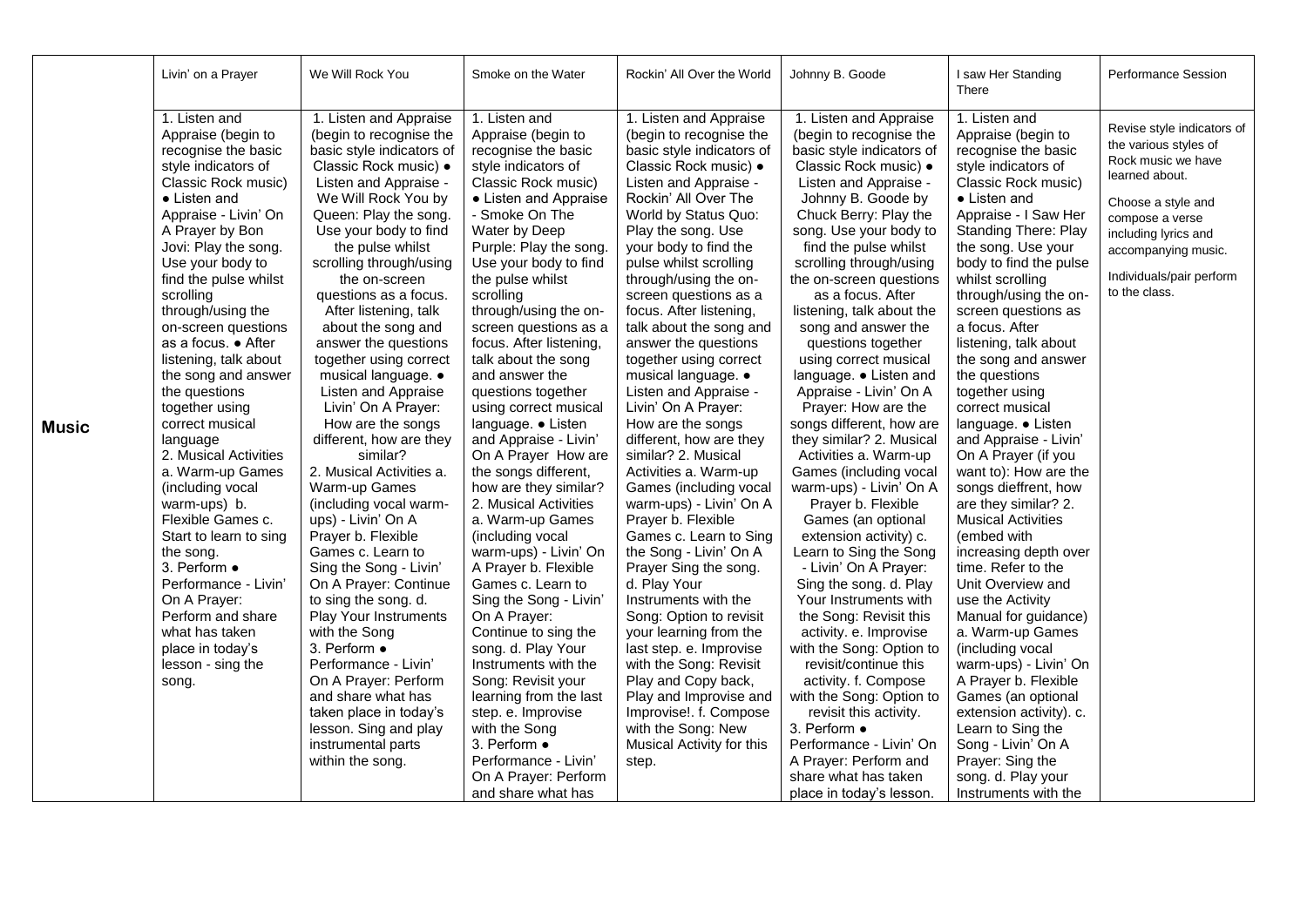|            |                                                                                                                                                                                                                                            | taken place in today's<br>lesson. Sing the song<br>and improvise using<br>voices and/or<br>instruments within the<br>song.                                      | 3. Perform $\bullet$<br>Performance - Livin' On<br>A Prayer: Perform and<br>share what has taken<br>place in today's lesson.<br>Sing the song and<br>perform your<br>composition(s) within<br>the song                                                                                                                                                                                                                                                | Choose what you<br>perform today.                                                                                                                                                                                                                                                                                                                                                              | Song: Revisit this<br>activity. e. Improvise<br>with the Song: Option<br>to revisit/continue this<br>activity. (See<br><b>Optional Extension</b><br>Activities for<br>Improvisation). f.<br>Compose with the<br>Song: Option to<br>revisit this activity. 3.<br>Perform •<br>Performance - Livin'<br>On A Prayer: Perform<br>and share what has<br>taken place in today's<br>lesson. |                                                                                                                                                                                                                                                                                                                                           |
|------------|--------------------------------------------------------------------------------------------------------------------------------------------------------------------------------------------------------------------------------------------|-----------------------------------------------------------------------------------------------------------------------------------------------------------------|-------------------------------------------------------------------------------------------------------------------------------------------------------------------------------------------------------------------------------------------------------------------------------------------------------------------------------------------------------------------------------------------------------------------------------------------------------|------------------------------------------------------------------------------------------------------------------------------------------------------------------------------------------------------------------------------------------------------------------------------------------------------------------------------------------------------------------------------------------------|--------------------------------------------------------------------------------------------------------------------------------------------------------------------------------------------------------------------------------------------------------------------------------------------------------------------------------------------------------------------------------------|-------------------------------------------------------------------------------------------------------------------------------------------------------------------------------------------------------------------------------------------------------------------------------------------------------------------------------------------|
|            | To explain that<br>computers can be<br>connected together to<br>form systems                                                                                                                                                               | To recognise the role<br>of computer systems<br>in our lives                                                                                                    | To recognise how<br>information is<br>transferred over the<br>internet                                                                                                                                                                                                                                                                                                                                                                                | To explain how sharing<br>information online lets<br>people in different<br>places work together                                                                                                                                                                                                                                                                                               | To contribute to a<br>shared project online                                                                                                                                                                                                                                                                                                                                          | To evaluate different<br>ways of working<br>together online                                                                                                                                                                                                                                                                               |
| <b>ICT</b> | Introduce chn to the<br>concept of a system.<br>Develop understanding<br>of components working<br>together to make a<br>whole.<br>Outline how digital<br>systems might work &<br>the physical and<br>electronic connections<br>that exist. | Consider how larger<br>computer systems<br>work.<br>Consider how devices<br>& processes are<br>connected.<br>Reflect on how<br>computer systems<br>can help us. | Introduce the idea that<br>parts of a computer<br>system are not always<br>in the same place or<br>country. Instead, those<br>parts of a system must<br>transfer information<br>using the internet.<br>This lesson builds on<br>the introduction to the<br>internet in the Year 4<br>'What is the internet?'<br>unit, adding awareness<br>of IP addresses & the<br>rules (protocols) that<br>computers have for<br>communicating with<br>one another. | Consider how people<br>can work together when<br>not in the same<br>location.<br>Discuss ways of<br>working & start a<br>collaborative online<br>project. The online<br>activity assumes that<br>learners can make<br>simple slides including<br>text and images.<br>If chn are unsure how to<br>do this, spend some<br>time on the Year 3<br>'Desktop publishing'<br>unit before this lesson. | Reflect on how they<br>worked together in<br>the previous lesson<br>and how their<br>working together<br>might be improved.<br>Work together on an<br>unplugged activity &<br>use that experience<br>to develop own ideas<br>of good collective<br>working practices.                                                                                                                | Introduce another<br>approach to online<br>working: reusing and<br>modifying work done<br>by someone else.<br>(Using someone<br>else's work needs to<br>be done within the<br>bounds of copyright<br>and with the relevant<br>permissions.)<br>Use the Scratch<br>programming tool,<br>which allows chn to<br>use other people's<br>work. |
|            |                                                                                                                                                                                                                                            |                                                                                                                                                                 |                                                                                                                                                                                                                                                                                                                                                                                                                                                       |                                                                                                                                                                                                                                                                                                                                                                                                |                                                                                                                                                                                                                                                                                                                                                                                      |                                                                                                                                                                                                                                                                                                                                           |